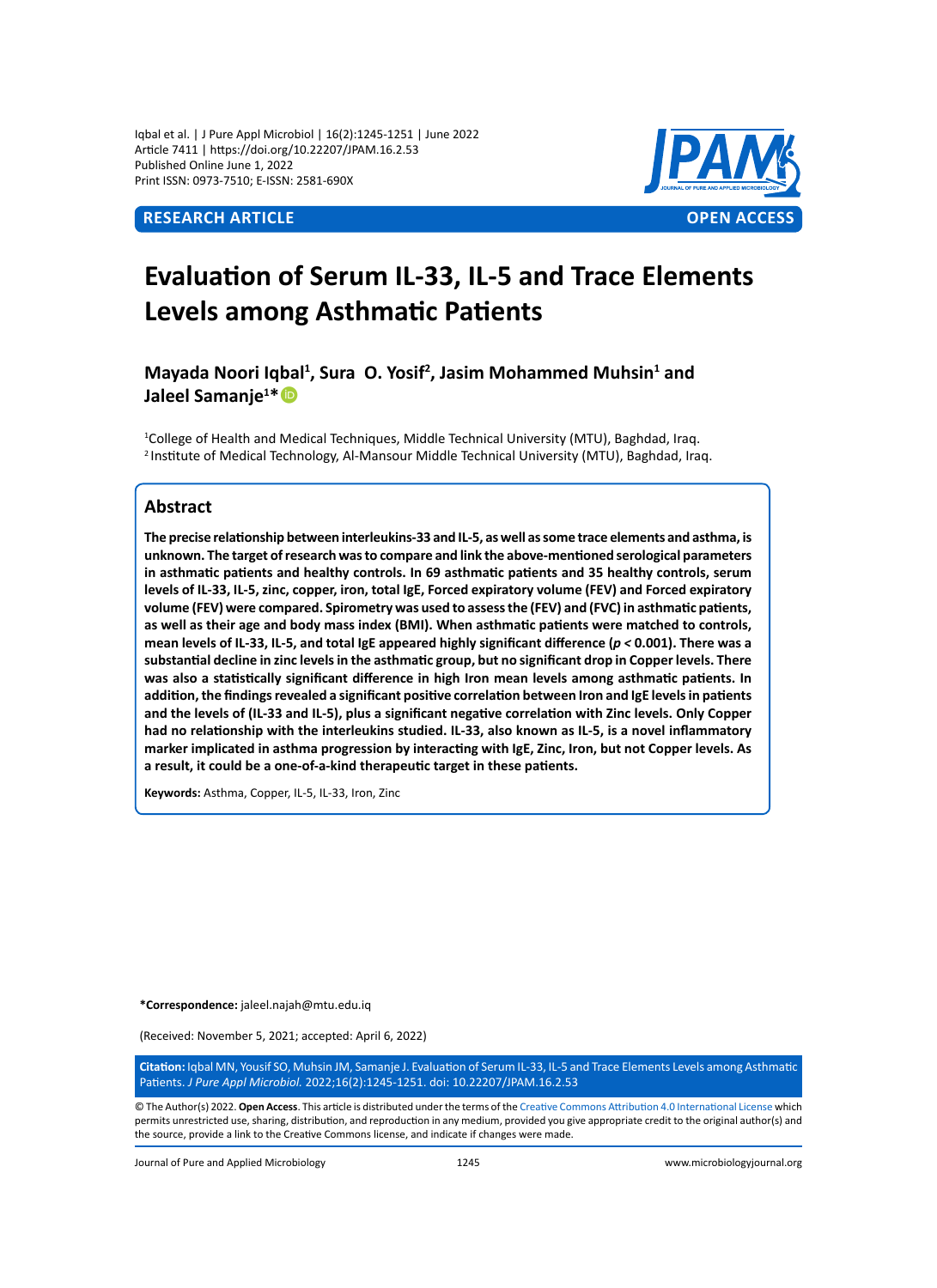#### **INTRODUCTION**

Asthma is a chronic inflammatory illness of the lungs characterized by fluctuating airflow closure and associated symptoms such as airway inflammation and damage.<sup>1</sup> Asthma is thought to be an immunological illness mediated by T helper 2 (Th2) cells. Interleukin (IL)-33 is a cytokine produced by Th2 cells that actions as a chemoattractant for human Th2 cells. Mast cells produce IL-33 after being activated by immunoglobulin IgE.<sup>2</sup> Interleukin-5 (IL-5) is important in the pathophysiology of asthmatic airway inflammation,<sup>3</sup> while activated CD3+ T cells are predominant origin for IL-5 in atopy with asthma, also CD8 lymphocytes are the chief source in non-atopy asthma.<sup>4</sup> CD8 cells operate as a moderator of eosinophil initiation, regulating adhesion, membrane receptor expression, and chemotaxis.<sup>5</sup> The development of asthma is influenced by a variety of genetic and environmental variables.<sup>6</sup> Many researchers have suggested that dietary changes may have had a role in increased asthma susceptibility.<sup>7</sup> It is thought that the decrease in anti-oxidant intake, as indicated in pregnant women's diets, may enhance the newborn baby's vulnerability to allergens.<sup>8</sup> Nutrition has also been identified as a significant influence in the development of several chronic respiratory, cardiovascular, and gastrointestinal disorders.9 Trace elements are vital micronutrients which present in extremely low levels in the body, accounting for less than 0.01 percent of overall body weight.<sup>10</sup> They are essential for the normal functioning of the immune system and play a significant role in a variety of physiological functions. These elements and minerals must be present in adequate proportions in the body, and they must be capable of interacting with other elements to produce key molecules and participating in a variety of important chemical reactions.<sup>11</sup> Trace element deficiency has been linked to the formation of free radicals, which causes tissue damage. Infectious disorders and trace element deficiency are frequently detected together, resulting in complex interactions.<sup>12</sup> Immunomodulatory actions of important trace metals like zinc and copper alter susceptibility and the course of a range of illnesses. This is because these elements are found in the structure of antioxidant enzymes such as superoxide

dismutase. Antioxidant is a property of enzymes, can modulate the host immune system, and can change the viral DNA.<sup>10</sup> Variations in zinc and copper levels reduce the antioxidant system's efficacy, causing hyperreactivity and inflammation in the respiratory tract. $13$  The major goal of this study was to compare the outcomes of patients with asthma to healthy controls in terms of serum levels of IL33, IL-5, and trace metals (zinc, iron, and copper). In addition, the link between the parameters studied was investigated, as well as the idea that small trace element levels are a risk factor for asthmatic symptoms. We wanted to see if there was a link between bronchial asthma and trace element and interleukin levels in the blood.

#### **MATERIALS AND METHODS**

The participants in this study were 69 asthmatic patients (39 males and 30 females), ranging in age from 12 to 40 years (Mean SD: 25.15±17.87). Patients with allergic asthma who have visited the Zahraa allergic center of Al-Karkh hospital with asthma depend on medical diagnosis of wheeze with history of recurrent, dyspnea and cough before 12 months at least, and anthropometric measurements (height, weight) complete system examination to rule out other diseases. As control subjects, 35 healthy people of similar ages (19, 16 of males and females respectively) were recruited, after rejection criteria: family history of asthma, history of childhood asthma, a febrile illness or chest infection within the previous four weeks, or episodes of cough and wheezing in the past 12 months, and sera total IgE value of > 100 IU/ ml. Physical Examination Asthmatic patients were diagnosed established on clinical examination, history and by inclusion of alterable airway obstruction, distinct as rise in volume of forced expiratory in 1 s (FEV1) by 12%, 15 min after salbutamol inhalation (400  $\mu$ g/spacer). <sup>14</sup> Patients who suffered from any chronic disease were excluded from the study.

## **Measurement of total serum IgE, IL-5, IL-33 levels and trace elements (zinc, copper, iron) concentrations**

Upon recruitment, all subjects had a forearm venous blood sample (5 ml) collected for a complete blood count, cytokine, and IgE measurement. After allowing the blood to clot, it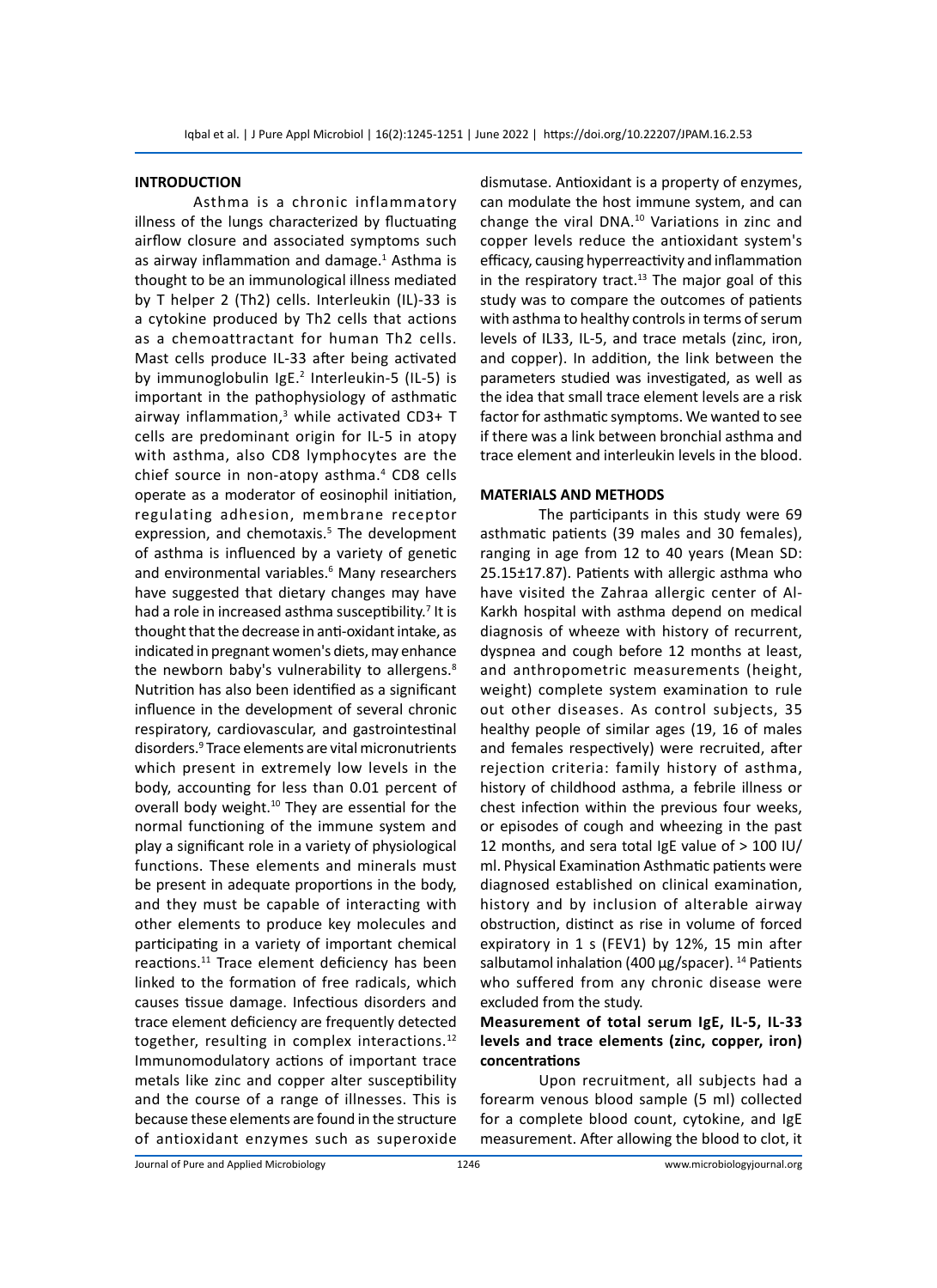was centrifuged, and the sera was collected and separated into many Eppendorf tubes, which were then frozen at -20°C and thawed immediately before analysis. According to manufacturer manuals:

- I. The total IgE concentration in the blood was determined using the ELISA technique (Human, Germany).
- II. IL-5 and IL-33 serum levels were also analyzed using an ELISA method (BioSource, Belgium, and R&D Systems, respectively). The detection limits for cytokines were 2.0 pg/ml for IL-5 and 1.5 pg/ml for IL-33. Cytokine levels below the revelation limits were considered zero.
- III. The contents of zinc and copper in the blood were determined using an assay kit (Bussero (Millan) ITALY).
- IV. Photometric Colorimetric Test to estimate iron levels using a kit from the Human Gesellschaft für Biochemica und Diagnostica mbH (Germany).
- V. Spirometry was used to evaluate the Forced Expiratory Volume (FEV) and Forced Vital Capacity (FVC) in asthmatic patients using a portable spirometer.

### **Statistics analysis**

The current study's obtained data was analyzed using IBM's SPSS statistics software 25.0 version. Descriptive data analysis: Frequency analysis, Pearson Correlation: to analyze the relationship between variables and Scatter diagram displayed the correlation, and Independent t-Test: for means comparison were employed.<sup>15</sup>

#### **RESULTS AND DISCUSSİON**

Asthma appears to be caused by a variety of aspects, including immunological, genetic and environmental influences.<sup>16</sup> Cytokines show a vital role in organizing the chronic inflammation of asthma by inducing, stimulating, and supporting the persistence of different inflammatory cells in the respiratory tract.<sup>17</sup> This study looked at 69 asthmatics and 35 nonasthmatics. The characteristics of asthmatic patients and the control group are shown in (Table 1), and mean ages, BMI (Kg/m2), total IgE (IU/ml), Zinc, Copper, Iron, IL-33, IL-5, FEV1 and FVC were compared between the groups. Present results of study appear mean serum IgE level was significantly higher in asthmatic patients, which supported by results published by Sandstrom. $18$  IgE plays an essential function in the start and expansion of the inflammatory flow and so allergic response happens. $19$  Mean serum level of zinc was 60.92±5.63 (range of 49- 75μg/dl) in the asthmatic, which was significantly lower than 94.84±9.94 (range of 74-114μg/dl) in the control group ( $p < 0.001$ ) while Copper mean levels 100.28±25.89 (range of 44-145μg/ dl) lower than control (103.88±17.83 (range of 80-150μg/dl) with non-significant. The mean iron levels in patients were 1.940.24 (range 89-310g/ dl) higher than the control (1.020.14 g/dl) with significant differences at (p-value 0.04), different studies have been suggested that trace elements might be involved in inflammatory process such as asthma. Variations in trace elements such as

|  |  |  | Table 1. Laboratory results of study subjects Independent samples t-test |
|--|--|--|--------------------------------------------------------------------------|
|--|--|--|--------------------------------------------------------------------------|

| Variables           | Study Groups (Mean±SD) |                 | t-test   | p-value        |  |
|---------------------|------------------------|-----------------|----------|----------------|--|
|                     | Case                   | Control         |          |                |  |
| Age (years)         | 22.06±16.36            | 28.24±18.92     | $-1.74$  | $0.11$ NS      |  |
| BMI $(Kg/m2)$       | 23.24±6.25             | 25.76±5.81      | $-1.56$  | 0.40 NS        |  |
| $lgE($ IU/ml)       | 196.68±54.21           | 14.18±4.75      | 23.71    | $< 0.001 HS**$ |  |
| Zinc Levels µg/dl   | $60.92 \pm 5.63$       | 94.84±9.94      | $-20.98$ | $< 0.001$ HS** |  |
| Copper Levels µg/dl | 100.28±25.89           | 103.88±17.83    | $-0.81$  | 0.42 NS        |  |
| Iron Levels µg/dl   | $1.94 \pm 0.24$        | $1.02 \pm 0.14$ | 23.36    | $0.04S*$       |  |
| IL-33 $(pg/ml)$     | 553.90±188.25          | 105.44±21.01    | 16.74    | $< 0.001$ HS** |  |
| IL-5 $(pg/ml)$      | 36.04±8.39             | 15.24±5.71      | 14.48    | $0.01 S*$      |  |
| FEV1                | $2.28 \pm 0.23$        | $3.93 \pm 0.08$ | $-54.45$ | $< 0.001 HS**$ |  |
| <b>FVC</b>          | $3.57 \pm 0.36$        | $4.97 \pm 0.04$ | $-26.70$ | $< 0.001$ HS** |  |

\*Independent samples t-test, NS: Non significant\* at p > 0.05 HS: High significant\*\* at p ≤ 0.001.

Journal of Pure and Applied Microbiology 1247 www.microbiologyjournal.org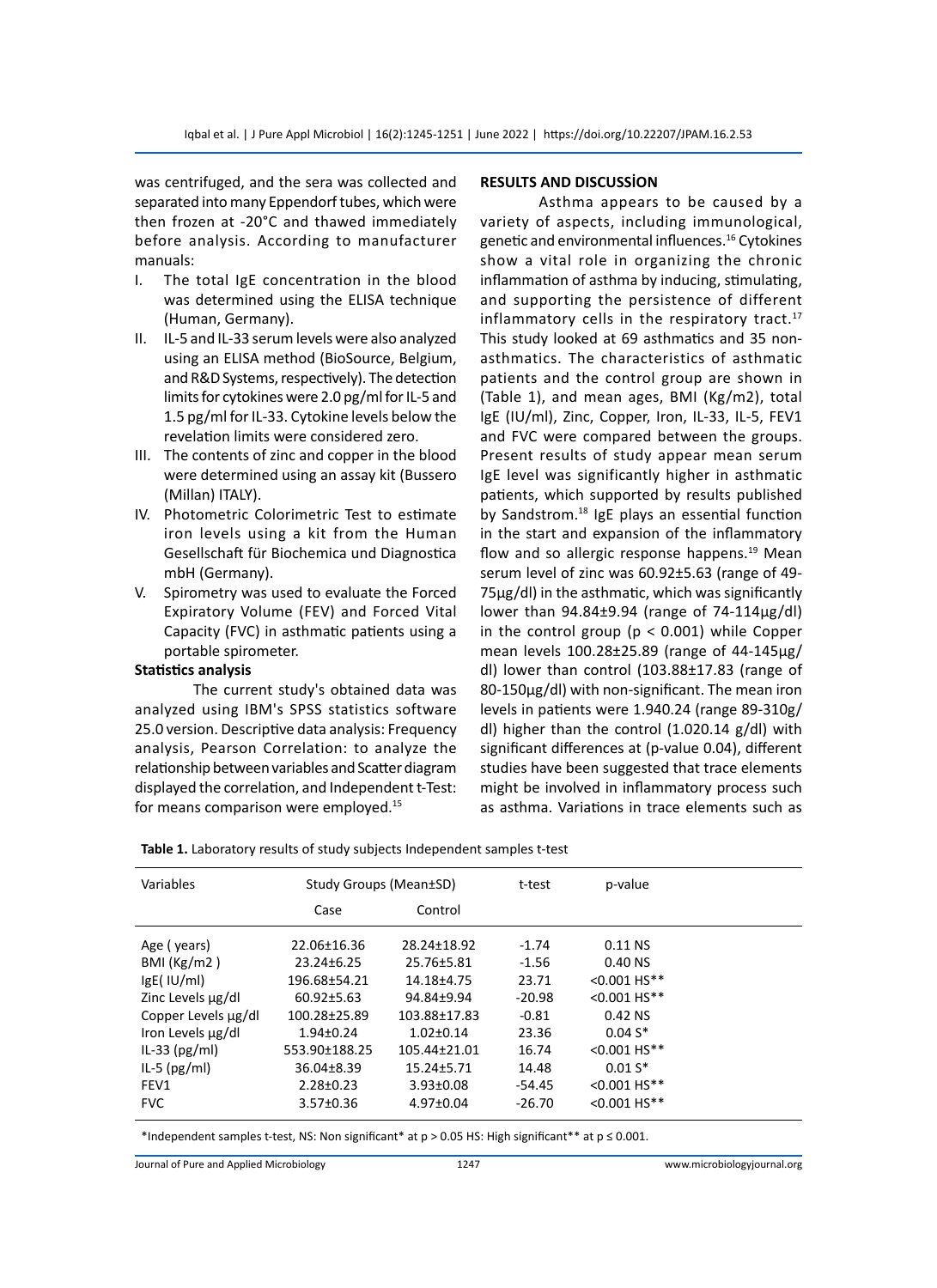zinc, lead and copper happen during of acute and chronic inflammatory like asthma, zinc and copper are required for peak activity of the immune system.<sup>20</sup> The results demonstrate that serum levels of IL-33 (553.90188.25pg/ml) and IL-5 (36.048.19pg/ml) are significantly different from healthy controls (105.4421.01 pg/ml and 15.245.71 pg/ml) respectively. IL-33, a fellow the family of IL-1 cytokine, is considered to be vital for the stimulation of T helper-2 cell dominant immune responses such as host defense against allergic diseases, nematodes and interfere with viral infection.21,22 Several stimuli comprising innate immune initiates like viral infections and parasite and or in backgrounds of allergic responses lead to produce IL-5 chiefly by T helper type 2 cells.<sup>23</sup> This study assessed the serum levels of iron, copper, zinc, IgE, levels in asthma compared with healthy group. The link between IL-33 and asthma and allergies is yet unknown. Several animal research using recombinant protein in leukocyte cultures suggest the involvement of IL-33 in Th2-type immune response enhancement; however, only a few human studies have been undertaken.<sup>8</sup> Some allergic illnesses, such as anaphylaxis, allergic rhinitis, atopic dermatitis and allergic conjunctivitis, have been shown to be affected by IL-33.<sup>24</sup>

**Table 2.** Correlation of IL-5 and IL-33 with Minerals and IgE Levels

|                | $IL-5$  |              |         | $IL-33$        |  |
|----------------|---------|--------------|---------|----------------|--|
| <b>Factors</b> | (r)     | p-value      | (r)     | p-value        |  |
| Age            | $-0.08$ | $0.40$ NS    | $-0.04$ | 0.64 NS        |  |
| <b>BMI</b>     | $-0.18$ | 0.06 NS      | $-0.08$ | 0.40 NS        |  |
| IgE            | 0.87    | $< 0.001$ HS | 0.90    | $< 0.001 HS**$ |  |
| Zinc Levels    | $-0.79$ | $< 0.001$ HS | $-0.77$ | $< 0.001 HS**$ |  |
| Copper Levels  | $-0.07$ | $0.45$ NS    | $-0.11$ | 0.27 NS        |  |
| Iron Levels    | 0.72    | $< 0.001$ HS | 0.77    | $< 0.001 HS**$ |  |
| FEV1           | $-0.81$ | $< 0.001$ HS | $-0.84$ | $< 0.001 HS**$ |  |
| <b>FVC</b>     | $-0.73$ | $< 0.001$ HS | $-0.84$ | $< 0.001 HS**$ |  |

\*Pearson correlation coefficient, NS: Non significant\* at p > 0.05 HS: High significant\*\* at p ≤ 0.001.



**Fig. 1.** Scatter diagram represented the correlation between Minerals and IgE Levels with IL-33 levels. (IgE = positive weak correlation, Iron = positive high correlation, Zinc = negative strong correlation, Copper = No correlation).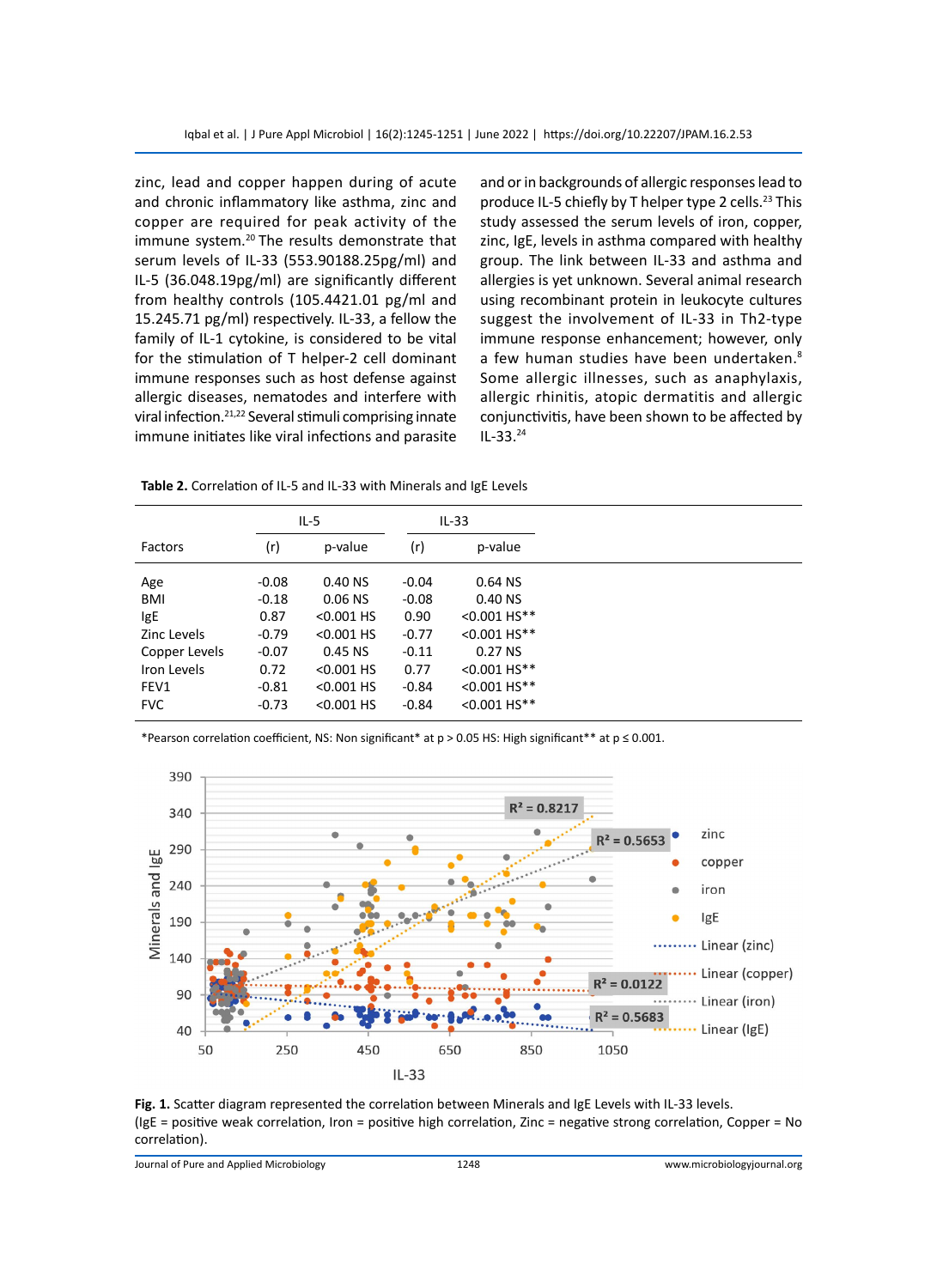The serum levels of IL-33 in asthmatic patients were found to be significantly higher than in healthy participants in the current investigation. In addition, there was a substantial positive association between Iron and IgE levels in patients and the concentrations of IL-33 and IL-5, in addition to a significant negative correlation with Zinc levels. Only Copper had no relationship with the interleukins examined. In addition, the current investigation discovered a link between IL-33 serum levels and total IgE levels. Many studies have found a link between total IgE and asthma severity. Innate cells secrete IL-4 after being stimulated by IL-33, which causes B-cell growth and IgE production. Simultaneously, IL4 promotes the interaction of CD40 on B-cells and CD40 ligand on T-cells, resulting in the generation of total serum IgE. As a result, IL-33 could play a part in all IgE-mediated allergy disorders.<sup>22</sup> Some studies have found higher levels of IL-33 in asthmatic patients and linked it to disease severity, such as one study that found elevated expression of IL-33 in epithelial cells and bronchoalveolar lavage fluid of asthma patients compared to healthy controls.19,23 In contrast to other studies, Hussein et al found that serum zinc levels in asthmatic patients were elevated.<sup>10</sup> As a result, there is some disagreement over serum copper and zinc levels in asthmatic patients. The correlation between minerals and IgE levels with IL-33 and IL-5 levels in patients was depicted in a scatter diagram in (Fig. 1, 2) and ( Table 2). There was a significant positive correlation between total IgE and Iron Levels with IL-33 and IL-5, whereas FEV1, FVC, and Zinc Levels results showed high significantly negative correlations with IL-33 and IL-5. Only Copper had no association with the interleukins that were tested. As a result, it appears that a drop in the zinc-to-copper ratio is more relevant than variations in zinc or copper levels. The levels of IgE and iron in patients' serum were substantially greater than in control groups, according to our findings.25,26 IgE and blood iron levels have a favorable relationship. Our findings revealed high significant levels of blood zinc, iron, and IgE in asthma patients, implying that there is a link between serum mineral levels, IgE levels, and allergic illnesses such asthma.<sup>27</sup> It is effective to develop novel therapeutic techniques against IgE-mediated allergies by identifying a target as a primary trigger of inflammation in asthma. IL-33 could be one of these molecules, operating early in the allergy cascade after epithelium injury caused by various environmental stressors or cellular



**Fig. 2.** Scatter diagram represented the correlation between Minerals and IgE Levels with IL-5 levels. (IgE = positive high correlation, Iron = positive weak correlation, Zinc = negative strong correlation, Copper = No correlation)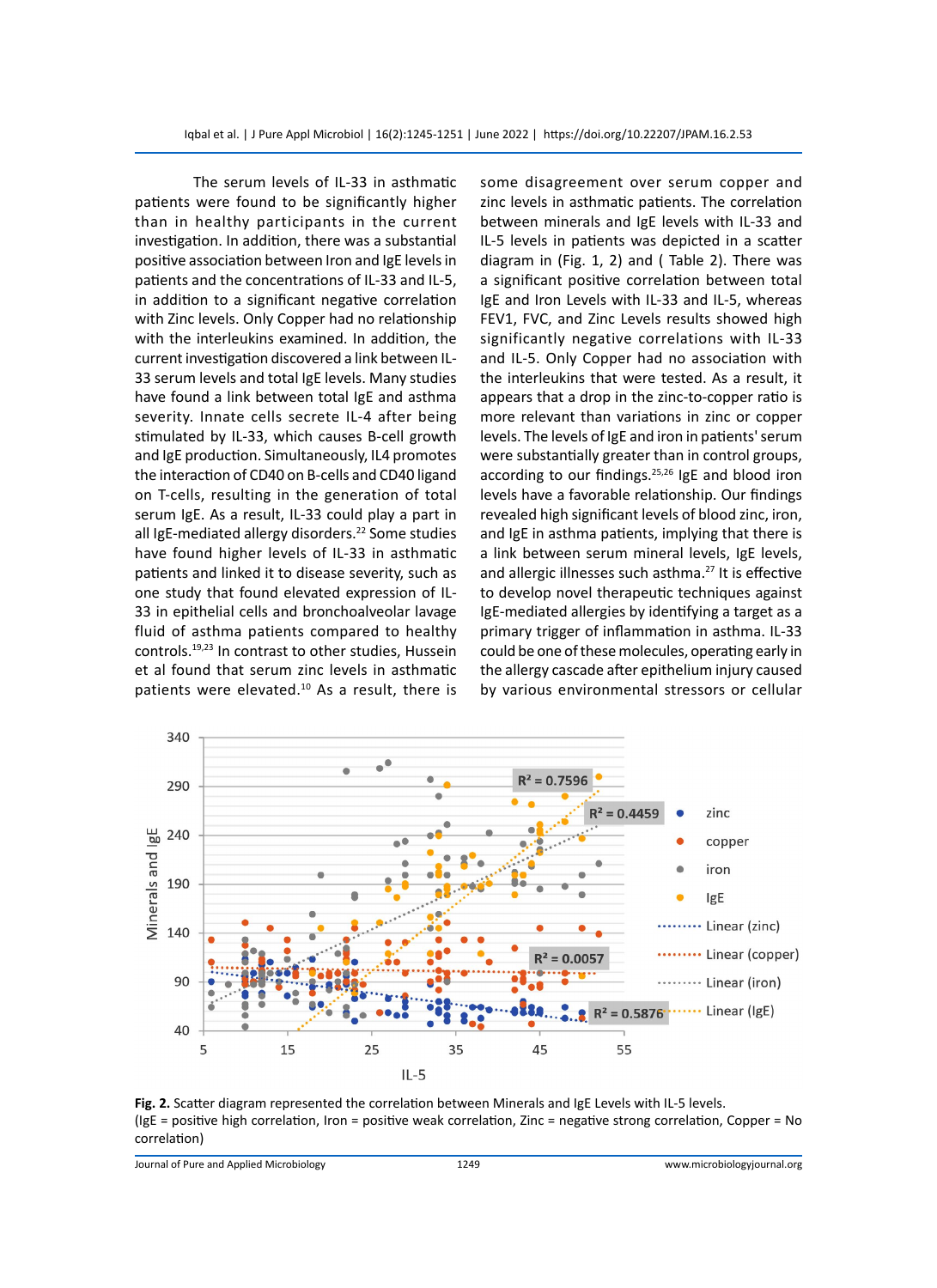damage. It attracts and activates the diseasecausing cells, indicating that it plays a crucial role in asthma pathogenesis.<sup>28</sup> Growing research suggests that IL-33 could be a new therapeutic target for allergic illnesses including asthma. Recent research has found that IL-33 antagonist has positive effects in murine models of allergic rhinitis, lower airway inflammation, and allergic contact dermatitis, suggesting that IL-33 could be a therapeutic target for allergies.<sup>29</sup> Finally, an increase in blood iron, zinc, and copper levels in asthma patients appears to play an important role in asthma induction, but serum zinc levels in asthmatics and healthy people appear to be similar.

#### **CONCLUSION**

It's thought that elevated IL-33 is responsible for the maintenance of airway inflammation and hypersensitivity, particularly in severe asthmatic patients, and the findings confirmed that IL-33 and IL-5 play a vital role in asthmatic patients with mineral toxicity. To prove the role of these cytokines as a potential therapeutic target in asthma and other allergic illnesses, more research is needed.

#### **Acknowledgments**

None.

#### **Conflict of interest**

The authors declare that there is no conflict of interest.

## **AuthorS' Contribution**

All authors listed have made a substantial, direct and intellectual contribution to the work, and approved it for publication.

#### **Funding**

None.

#### **Data availability**

All data sets generated or analyzed during this study are included in the manuscript.

#### **Ethics Statement**

Not applicable.

#### **REFERENCES**

1. Sly PD, Flack F. Susceptibility of children to

Journal of Pure and Applied Microbiology 1250 www.microbiologyjournal.org

environmental pollutants. *Ann N Y Academy of Sciences.* 2008;1140(1):163-183. doi: 10.1196/ annals.1454.017

- 2. Ali M, Zhang G, Thomas WR, et al. Investigations into the role of ST2 in acute asthma in children. *Tissue Antigens.* 2009;73(3):206-212. doi: 10.1111/j.1399- 0039.2008.01185.x
- 3. Ghassemian A, Park JJ, Tsoulis MW, Kim H. Targeting the IL-5 pathway in eosinophilic asthma: a comparison of mepolizumab to benralizumab in the reduction of peripheral eosinophil counts. *Allergy, Asthma Clin Immunol.* 2021;17(1):1-7. doi: 10.1186/s13223-020- 00507-0
- 4. Pelaia C, Paoletti G, Puggioni F, et al. Interleukin-5 in the pathophysiology of severe asthma. *Front Physiol*. 2019;10:1514. doi: 10.3389/fphys.2019.01514
- 5. Tomasiak-Lozowska MM, Bodzenta-Lukaszyk A, Tomasiak M, Skiepko R, Zietkowski Z. Rola interleukin 13 i 5 w astmie The role of interleukin 13 and interleukin 5 in asthma. *Postepy Hig Med Dosw (Online).* 2010;64:146-155.
- 6. Quirt J, Hildebrand KJ, Mazza J, Noya F, Kim H. Practical guide for allergy and immunology in Canada 2018. *Allergy Asthma Clin Immunol.* 2018;14:50. doi: 10.1186/s13223-018-0279-0
- 7. Kim SH, Lee J, Oh I, et al. Allergic rhinitis is associated with atmospheric SO2: Follow-up study of children from elementary schools in Ulsan, Korea. *PloS One*. 2021;16(3):e0248624. doi: 10.1371/journal. pone.0248624
- 8. Molnar D, Galffy G, Horvath A, et al. Prevalence of Asthma and Its Associating Environmental Factors among 6-12-Year-Old Schoolchildren in a Metropolitan Environment-A Cross-Sectional, Questionnaire-Based Study. *Int J Environ Res Public Health*. 2021;18(24):13403. doi: 10.3390/ijerph182413403
- 9. Riccioni G, D'Orazio N. The role of selenium, zinc and antioxidant vitamin supplementation in the treatment of bronchial asthma: adjuvant therapy or not? *Expert Opin Investig Drugs*. 2005;14(9):1145-1155. doi: 10.1517/13543784.14.9.1145
- 10. Hussein MM, Yousif AA, Saeed AM. Serum Levels of Selenium, Zinc, Copper and Magnesium in Asthmatic Patients: a Case Control Study. *Sudan Journal of Medical Sciences*. 2008;3(1):45-48 doi: 10.4314/sjms. v3i1.38512
- 11. Shazia Q, Mohammad ZH, Rahman T, Shekhar HU. Correlation of oxidative stress with serum trace element levels and antioxidant enzyme status in Beta thalassemia major patients: a review of the literature. *Anemia.* 2012;2012:270923. doi: 10.1155/2012/270923
- 12. Lukac N, Massanyi P. Effects of trace elements on the immune system. *Epidemiol Mikrobiol Imunol.* 2007;56(1):3-9.

13. Mao S, Wu L, Shi W. Association between trace elements levels and asthma susceptibility. *Respir Med.* 2018;145:110-119. doi: 10.1016/j.rmed.2018.10.028

14. National Heart, Lung, and Blood Institute, National Asthma Education and Prevention Program. Bethesda: National Heart, Lung, and Blood Institute. Expert Panel Report 3: Guidelines for the Diagnosis and